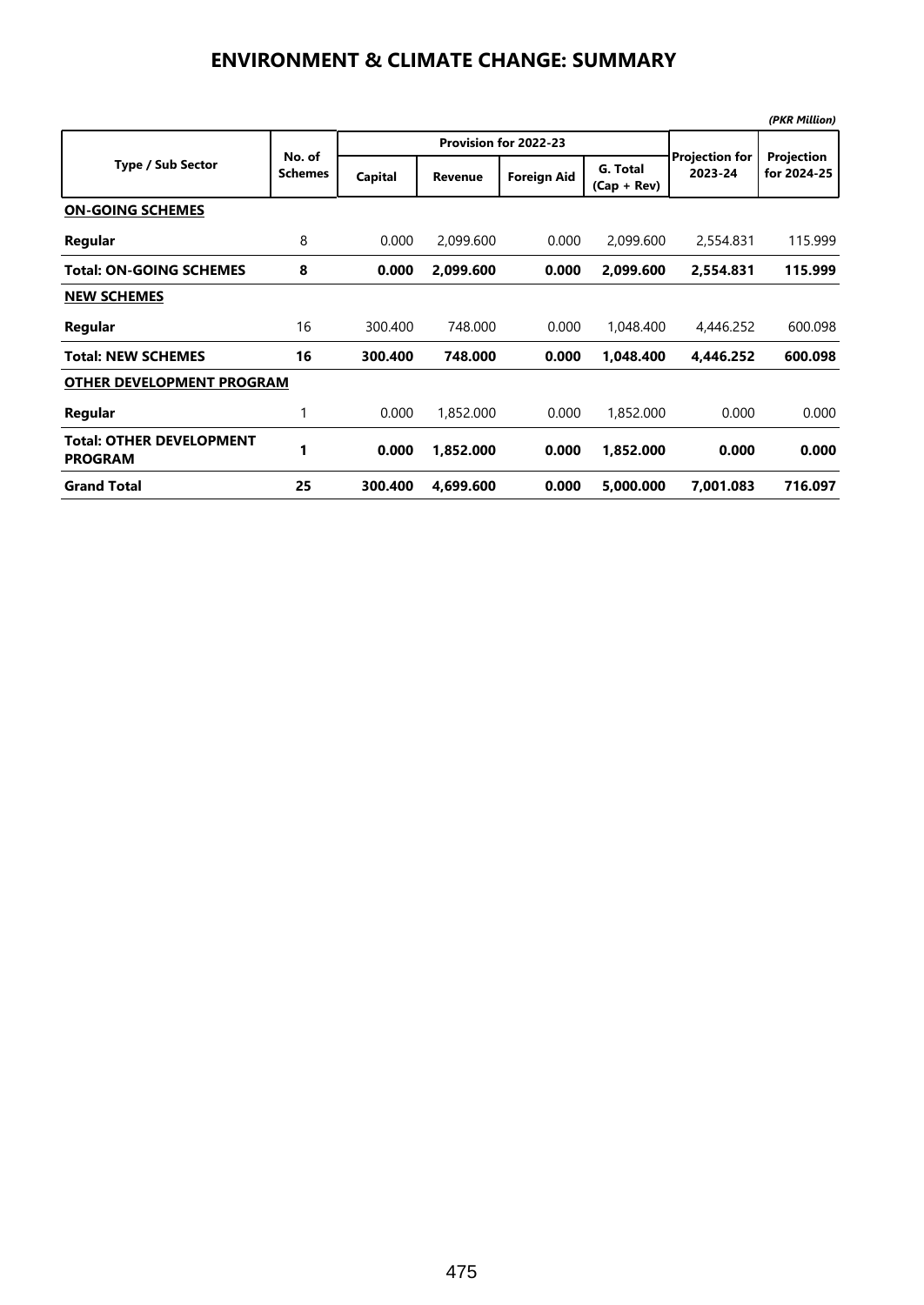## **Environment & Climate Change**

|              |                                                                                                                                                                                                                |           |                                   |                       |           |                               |                         | (PKR Million) |                             |
|--------------|----------------------------------------------------------------------------------------------------------------------------------------------------------------------------------------------------------------|-----------|-----------------------------------|-----------------------|-----------|-------------------------------|-------------------------|---------------|-----------------------------|
| GS           | <b>Scheme Information</b><br>Scheme ID / Approval Date / Location                                                                                                                                              | Est. Cost | Accum.<br>Exp.<br><b>June, 22</b> | Provision for 2022-23 |           |                               | <b>MTDF Projections</b> |               | Throw fwd                   |
| No           |                                                                                                                                                                                                                |           |                                   | Cap.                  | Rev.      | <b>G.Total</b><br>(Cap.+Rev.) | 2023-24                 | 2024-25       | Beyond<br><b>June, 2025</b> |
| $\mathbf{1}$ | $\mathbf{2}$                                                                                                                                                                                                   | 3         | 4                                 | 5                     | 6         | 7                             | 8                       | 9             | 10                          |
| Regular      | <b>ON-GOING SCHEMES</b>                                                                                                                                                                                        |           |                                   |                       |           |                               |                         |               |                             |
| 4793         | Strengthening of Strategic Planning and<br>Implementation Unit (PGDP)<br>01371986562 / 03-04-2020 / Lahore                                                                                                     | 477.000   | 104.000                           | 0.000                 | 200.000   | 200.000                       | 173.000                 | 0.000         | 0.000                       |
| 4794         | <b>Construction of Green Building for EMC</b><br>(DLI-2 PGDP)<br>01192000915 / 31-05-2022 / Lahore                                                                                                             | 101.600   | 0.000                             | 0.000                 | 101.600   | 101.600                       | 0.000                   | 0.000         | 0.000                       |
| 4795         | Development and Implementation of<br><b>Plastic Management Strategy and</b><br>Regulation on Production and<br><b>Consumption of Single-Use Plastics</b><br>(DLI-4, PGDP)<br>01372000901 / 23-02-2021 / Punjab | 17.000    | 6.000                             | 0.000                 | 11.000    | 11.000                        | 0.000                   | 0.000         | 0.000                       |
| 4796         | <b>Disclosure of Environmental Information</b><br>and Citizen Engagement (DLI-3, PGDP)<br>01372001309 / 23-02-2021 / Punjab                                                                                    | 70.000    | 4.000                             | 0.000                 | 46.000    | 46.000                        | 10.000                  | 10.000        | 0.000                       |
| 4797         | <b>Establishment of Environmental</b><br><b>Endowment Fund Management Unit</b><br>(DLI-8, PGDP)<br>01372001310 / 23-02-2021 / Punjab                                                                           | 103.500   | 1.000                             | 0.000                 | 11.000    | 11.000                        | 51.501                  | 39.999        | 0.000                       |
| 4798         | <b>Enhanced Air Quality Monitoring System</b><br>in Punjab (DLI-2, PGDP)<br>01372001312 / 14-10-2021 / Punjab                                                                                                  | 2,670.000 | 19.000                            | 0.000                 | 1,500.000 | 1,500.000                     | 1,085.000               | 66.000        | 0.000                       |
| 4799         | <b>Development of Missing Environmental</b><br><b>Quality Standards and Revision of</b><br><b>Existing Standards (PGDP)</b><br>01372001964 / 14-10-2021 / Punjab                                               | 75.000    | 7.100                             | 0.000                 | 30.000    | 30.000                        | 37.900                  | 0.000         | 0.000                       |
| 4800         | <b>Enhanced Water Quality Monitoring</b><br>System in Punjab (DLI-2, PGDP)<br>01372002122 / 28-10-2021 / Punjab                                                                                                | 1,400.000 | 2.570                             | 0.000                 | 200.000   | 200.000                       | 1.197.430               | 0.000         | 0.000                       |
|              | <b>Total: Regular</b>                                                                                                                                                                                          | 4,914.100 | 143.670                           | 0.000                 | 2,099.600 | 2,099.600                     | 2,554.831               | 115.999       | 0.000                       |
|              | <b>Total: ON-GOING SCHEMES</b>                                                                                                                                                                                 | 4.914.100 | 143.670                           | 0.000                 | 2,099.600 | 2,099.600                     | 2,554.831               | 115.999       | 0.000                       |
|              | <b>NEW SCHEMES</b>                                                                                                                                                                                             |           |                                   |                       |           |                               |                         |               |                             |
| Regular      |                                                                                                                                                                                                                |           |                                   |                       |           |                               |                         |               |                             |
| 4801         | <b>Construction of Environment Complex in</b><br>Rawalpindi (DLI-1 PGDP)<br>01292201240 / Un-Approved /<br>Rawalpindi                                                                                          | 110.000   | 0.000                             | 50.000                | 0.000     | 50.000                        | 60.000                  | 0.000         | 0.000                       |
| 4802         | <b>Construction of Environment Complex in</b><br>Sargodha (DLI-1 PGDP)<br>01332200152 / Un-Approved / Sargodha                                                                                                 | 110.000   | 0.000                             | 10.000                | 0.000     | 10.000                        | 100.000                 | 0.000         | 0.000                       |
| 4803         | <b>Construction of Environment Complex in</b><br>Faisalabad (DLI-1 PGDP)<br>01092200151 / Un-Approved /<br>Faisalabad                                                                                          | 110.000   | 0.000                             | 10.000                | 0.000     | 10.000                        | 100.000                 | 0.000         | 0.000                       |
| 4804         | <b>Construction of Environment Complex in</b><br>Gujranwala (DLI-1 PGDP)<br>01122200145 / Un-Approved /<br>Gujranwala                                                                                          | 140.000   | 0.000                             | 40.000                | 0.000     | 40.000                        | 100.000                 | 0.000         | 0.000                       |
| 4805         | <b>Establishment of Environmental</b><br>Monitoring Center (DLI-2, PGDP)<br>01192001311 / Un-Approved / Lahore                                                                                                 | 1,000.000 | 0.000                             | 0.000                 | 40.000    | 40.000                        | 672.150                 | 287.850       | 0.000                       |